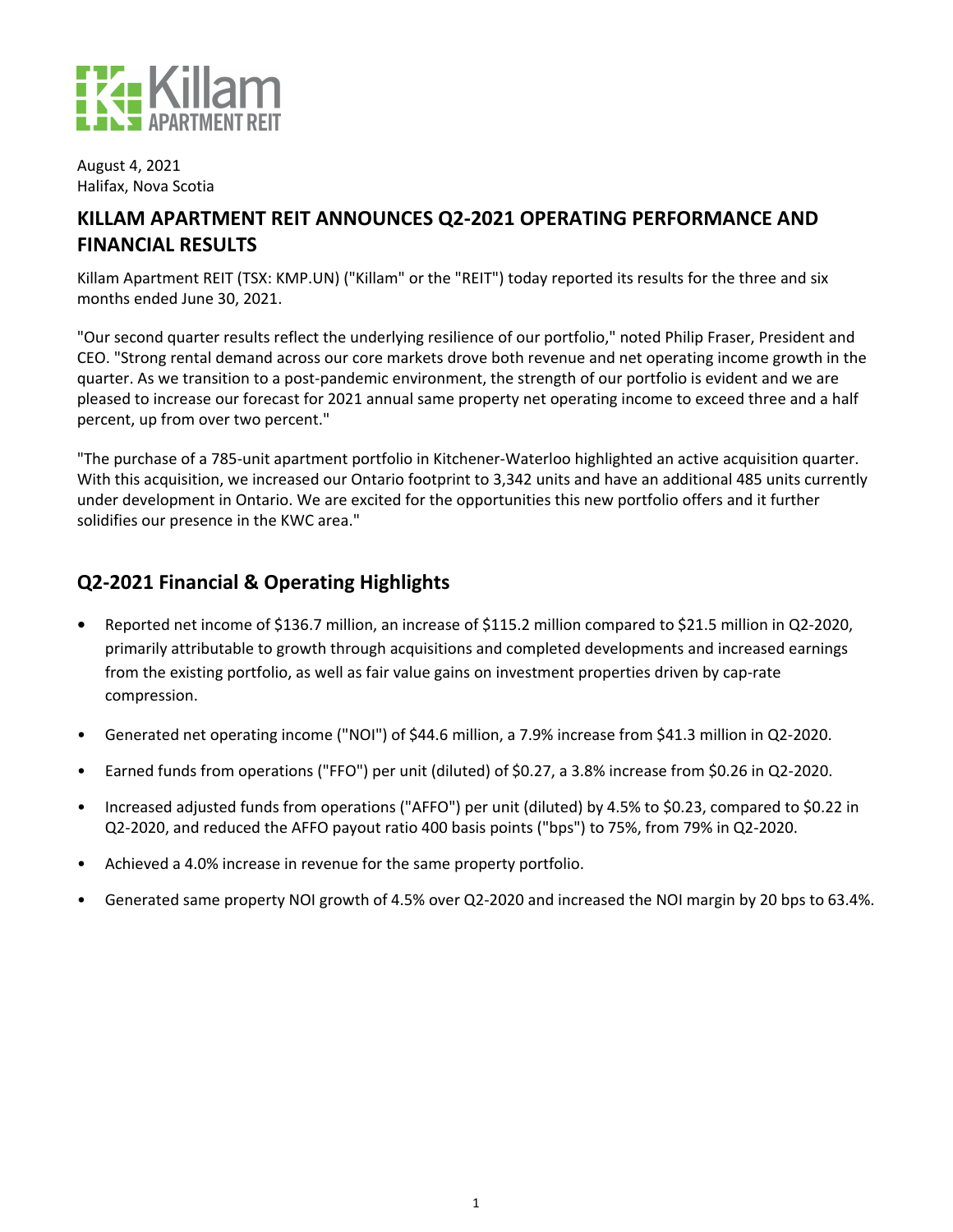|                                                      | Three months ended June 30, |          |                 | Six months ended June 30, |           |             |
|------------------------------------------------------|-----------------------------|----------|-----------------|---------------------------|-----------|-------------|
| (000's)                                              | 2021                        | 2020     | Change          | 2021                      | 2020      | Change      |
| Property revenue                                     | \$70,300                    | \$64,899 | 8.3%            | \$137,674                 | \$128,193 | 7.4%        |
| Net operating income                                 | \$44,596                    | \$41,318 | 7.9%            | \$84,859                  | \$79,154  | 7.2%        |
| Net income                                           | \$136,672                   | \$21,509 | 535.4%          | \$164,094                 | \$60,011  | 173.4%      |
| FFO <sup>(1)</sup>                                   | \$29,369                    | \$26,617 | 10.3%           | \$54,475                  | \$49,630  | 9.8%        |
| FFO per unit (diluted) <sup>(1)</sup>                | \$0.27                      | \$0.26   | 3.8%            | \$0.50                    | \$0.48    | 4.2%        |
| AFFO per unit (diluted) $(1)$                        | \$0.23                      | \$0.22   | 4.5%            | \$0.42                    | \$0.40    | 5.0%        |
| AFFO payout ratio – diluted $(1)$                    | 75%                         | 79%      | $(400)$ bps     | 82%                       | 85%       | $(300)$ bps |
| AFFO payout ratio - rolling 12 months <sup>(1)</sup> | 80%                         | 80%      | $-\mathsf{bps}$ |                           |           |             |
| Same property apartment occupancy <sup>(2)</sup>     | 96.9%                       | 96.7%    | 20 bps          |                           |           |             |
| Same property revenue growth                         | 4.0%                        |          |                 | 3.1%                      |           |             |
| Same property net operating income growth            | 4.5%                        |          |                 | 3.6%                      |           |             |

(1) FFO and AFFO are defined in "Non-IFRS Measures" below. A reconciliation between net income and FFO is included on page 24 of the *Q2-2021 Management Discussion and Analysis. A reconciliation from FFO to AFFO is included on page 25 of the Q2-2021 Management Discussion and Analysis.*

*(2) Occupancy represents actual residential rental revenue, net of vacancy, as a percentage of gross potential residential rent.*

| Debt Metrics As At                      |       | June 30, 2021 December 31, 2020 | Change        |
|-----------------------------------------|-------|---------------------------------|---------------|
| Debt to total assets                    | 44.5% | 44.6%                           | (10) bps      |
| Weighted average mortgage interest rate | 2.61% | 2.69%                           | $(8)$ bps     |
| Weighted average years to debt maturity | 4.3   | 4.6                             | $(0.3)$ years |
| Interest coverage ratio                 | 3.44x | 3.36x                           | 2.4%          |

## **Summary of Q2-2021 Results and Operations**

### **Achieved Net Income of \$136.7 Million**

Killam earned net income of \$136.7 million in Q2-2021, compared to \$21.5 million in Q2-2020. The increase in net income is primarily attributable to growth through acquisitions and completed developments and increased earnings from the existing portfolio as well as fair value gains on investment properties driven by cap-rate compression.

### FFO per Unit Growth of 3.8% and AFFO per Unit Growth of 4.5%

Killam generated FFO per unit of \$0.27 in Q2-2021, 3.8% higher than \$0.26 per unit generated in Q2-2020. AFFO per unit increased 4.5% in Q2-2021 to \$0.23 compared to \$0.22 in Q2-2020. FFO and AFFO growth was attributable to increased NOI from strong same property performance and incremental contributions from recent acquisitions and completed developments. This growth was partially offset by a 7.1% increase in the weighted average number of units outstanding.

### **Strong Same Property NOI Growth of 4.5%**

Killam achieved 4.5% growth in same property consolidated NOI and a 20 bps improvement in its operating margin during the quarter. This improvement was driven by 4.0% growth in same property revenue, partially offset by operating expense growth. A 3.1% increase in apartment rental rates and higher occupancy drove overall revenue growth. Operating expenses increased 3.3% as higher general operating expenses were partially offset by lower property tax expense and relatively flat utility costs.

Killam's same property apartment NOI increased 2.9% during Q2-2021, with St. John's and New Brunswick leading the growth (6.2% and 5.0%). MHC same property NOI, which accounts for 6.1% of total NOI, generated 11.4% growth from increased seasonal operations as COVID-19 related restrictions were reduced. Commercial same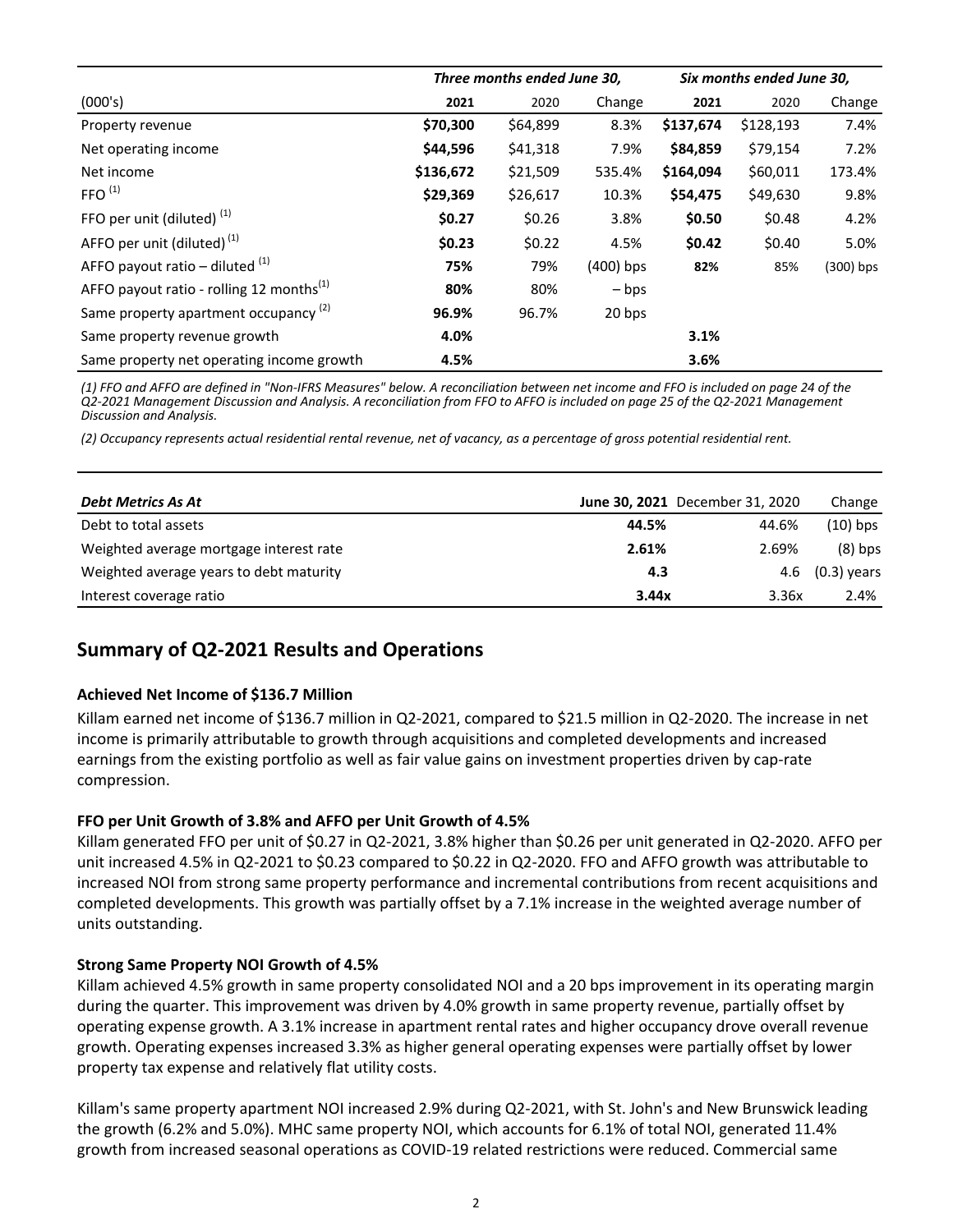property NOI, which accounts for 5.0% of total NOI, generated 22.8% growth in the quarter as a result of higher occupancy as well as lower bad debt expense and rent abatement related to COVID-19.

## **Rental Rate Growth on Unit Turns and Repositions**

Same property rental rates were up 3.1% as at June 30, 2021 versus June 30, 2020. Demand remains strong for units on turnover with Killam achieving 7.4% rental rate growth on unit turns and repositionings during the quarter. Lower rental rate increases on renewals were a consequence of provincial restrictions as a result of COVID-19. Overall, same property apartment revenue growth during the quarter was up 3.5%, with Halifax, New Brunswick and St. John's leading apartment performance, achieving apartment revenue increases of 4.8%, 4.4%, and 4.0%, respectively.

### **Expanded Geographic Diversification with \$190.5 Million Acquired in Kitchener-Waterloo**

During Q2-2021, Killam acquired 785 units in Kitchener-Waterloo, ON, for \$190.5 million. This acquisition builds on Killam's existing presence in the Kitchener-Waterloo-Cambridge (KWC) market and aligns with Killam's strategic goals of accretive growth and geographic diversification. This portfolio has opportunity for suite repositionings, modern upgrades and energy efficiencies to further accelerate NOI growth. Also during the quarter, Killam acquired an additional 25% ownership interest in Charlottetown Mall for \$10.1 million and a 40-unit apartment building in St. John's, NL for \$4.2 million.

## Substantial Development Activity Underway and Strong Contributions from Recent Completions

Killam continues to advance its development pipeline with five active developments underway, totalling 685 units (497 units representing Killam's percentage ownership) for an expected total investment of \$324.3 million (Killam's investment \$236.5 million). Year-to-date Killam has invested \$34.9 million in active development projects.

Killam's three recently completed developments totalling 349 units, being Nolan Hill, Shorefront and 10 Harley, continue to lease up quickly and contributed \$0.3 million in FFO growth during Q2-2021. These developments are fully leased and are expected to contribute FFO of over \$3.0 million on an annualized basis.

## Cap-rate Compression and NOI Growth Support \$134 Million Fair Value Gain

Killam recorded \$134.1 million in fair value gains related to its investment properties in Q2-2021 supported by caprate compression in Victoria, Ontario and Halifax, and robust NOI growth driven by improved rental rates and strong apartment fundamentals. Killam's weighted average cap-rate for its apartment portfolio as at June 30, 2021, was 4.44%, a 23 bps improvement from December 31, 2020.

### Lower Interest Rates Contribute to Earnings Growth

Killam benefited from lower interest rates on mortgage refinancings completed during the quarter. Killam refinanced \$14.4 million of maturing debt with \$22.8 million of new debt at a weighted average interest rate of 1.95%, 69 bps lower than the weighted average interest rate of the maturing debt.

### **COVID-19 Impact on Operations**

Since the onset of the global pandemic in March 2020, Killam has focused on ensuring the continued health and safety of its employees, tenants, stakeholders and communities. Killam's rent collection remains strong with rent collection rates above 99%. To date, the pandemic has not resulted in any material change to Killam's operations or strategy. Details on Killam's financial impact from COVID-19 are included in Killam's 2020 Management Discussion and Analysis, available on SEDAR at www.sedar.com.

### **2.9% Distribution Increase**

The Board of Trustees today approved a 2.9% increase in Killam's distribution on an annualized basis, to \$0.70 per unit from \$0.68 per unit. The monthly distribution will be \$0.05833 per unit, up from \$0.05667 per unit. The increase will apply to the September 2021 distribution, to be paid in October 2021.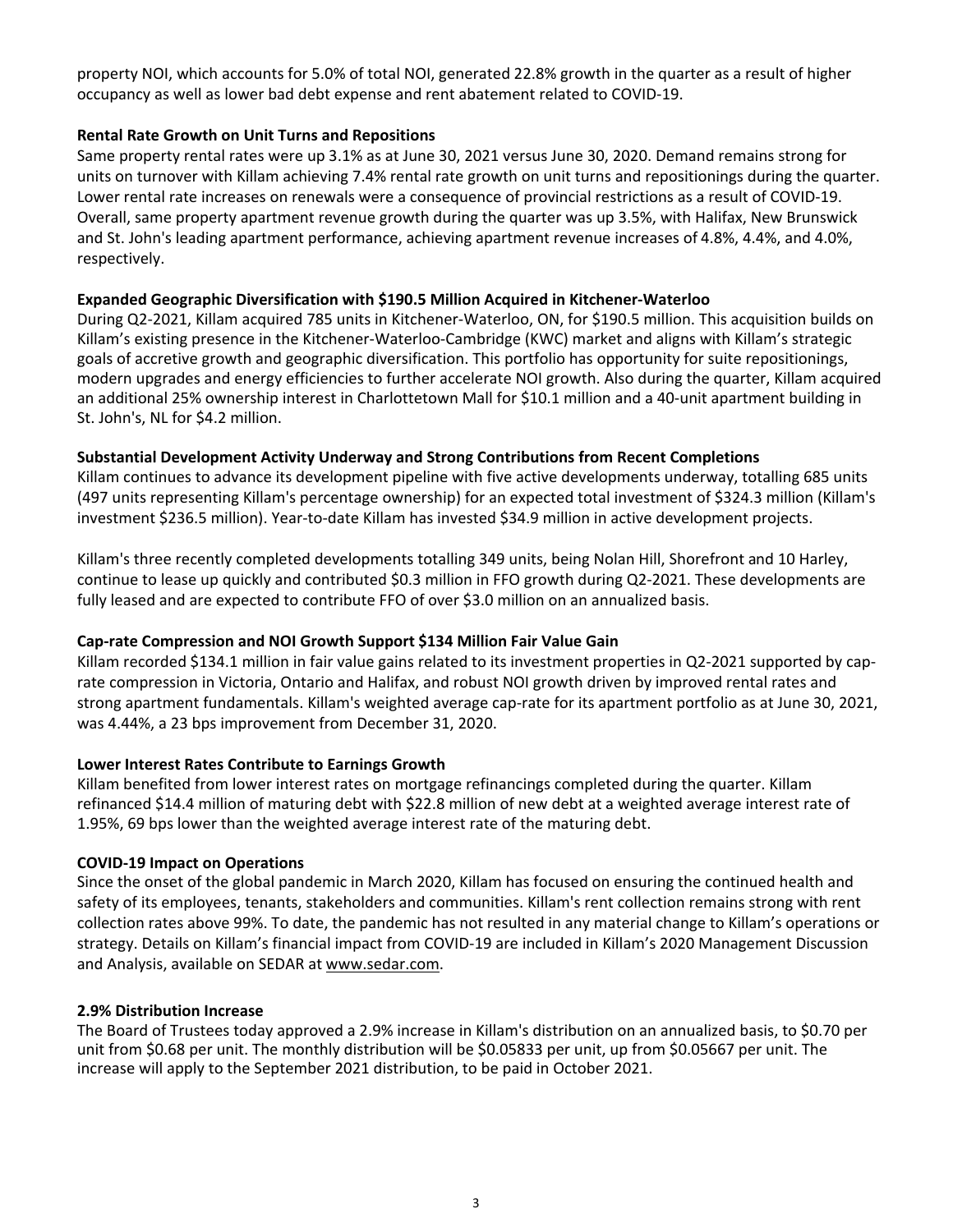# **Financial Summary (in thousands, except per unit amounts)**

FFO are recognized as an industry-wide standard measure of a real estate entity's operating performance, and Management considers FFO per unit to be a key measure of operating performance. REALPAC, Canada's senior national industry association for owners and managers of investment real estate, has recommended guidelines for a standard industry calculation of FFO based on IFRS. Killam calculates FFO in accordance with the REALPAC definition. Notwithstanding the foregoing, FFO does not have a standardized meaning under IFRS and therefore may not be comparable to similarly titled measures presented by other publicly traded companies.

| <b>Consolidated Financial Highlights (unaudited)</b> |          | Three months ended June 30, |           | Six months ended June 30, |  |  |
|------------------------------------------------------|----------|-----------------------------|-----------|---------------------------|--|--|
| (000's)                                              | 2021     | 2020                        | 2021      | 2020                      |  |  |
| Property revenue                                     | \$70,300 | \$64,899                    | \$137.674 | \$128,193                 |  |  |
| Net operating income                                 | 44,596   | 41.318                      | 84,859    | 79,154                    |  |  |
| Fair value adjustments                               | 126.614  | (3,769)                     | 134,470   | 9,865                     |  |  |
| Net income                                           | 136.672  | 21.509                      | 164.094   | 60,011                    |  |  |
| Net income attributable to unitholders               | 136,669  | 21,504                      | 164,089   | 60,003                    |  |  |

| <b>Reconciliation of Net Income to FFO</b>       | Three months ended June 30, |          | Six months ended June 30, |          |  |
|--------------------------------------------------|-----------------------------|----------|---------------------------|----------|--|
|                                                  | 2021                        | 2020     | 2021                      | 2020     |  |
| Net income                                       | \$136,672                   | \$21,509 | \$164,094                 | \$60,011 |  |
| Fair value adjustments                           | (126, 614)                  | 3,769    | (134, 470)                | (9,865)  |  |
| Non-controlling interest                         | (3)                         | (5)      | (5)                       | (8)      |  |
| Internal commercial leasing costs                | 52                          | 81       | 103                       | 162      |  |
| Deferred tax expense (recovery)                  | 18,587                      | 465      | 23,387                    | (2,654)  |  |
| Interest expense on exchangeable units           | 681                         | 698      | 1,378                     | 1,390    |  |
| Unrealized (gain) loss on derivative liability   | (40)                        | 52       | (80)                      | 495      |  |
| Depreciation on owner-occupied building          | 27                          | 40       | 54                        | 83       |  |
| Change in principal related to lease liabilities |                             | 8        | 14                        | 16       |  |
| <b>FFO</b>                                       | \$29,369                    | \$26,617 | \$54,475                  | \$49,630 |  |
| FFO per unit - diluted                           | \$0.27                      | \$0.26   | \$0.50                    | \$0.48   |  |

## **Financial Statements**

Killam's condensed consolidated interim Financial Statements and Management's Discussion and Analysis for the three and six months ended June 30, 2021, are posted under Financial Reports in the Investor Relations section of Killam's website at www.killamreit.com and are available on SEDAR at www.sedar.com. Readers are directed to these documents for financial details and a discussion of Killam's results.

## **Results Conference Call**

Management will host a webcast and conference call to discuss these results and current business initiatives on Thursday, August 5, 2021, at 9:00 AM eastern time. The webcast will be accessible on Killam's website at the following link http://www.killamreit.com/investor-relations/events-and-presentations. A replay will be available for 7 days after the webcast at the same link.

The dial-in numbers for the conference call are as follows: North America (toll free): 1-888-664-6392 Overseas or local (Toronto): 1-416-764-8659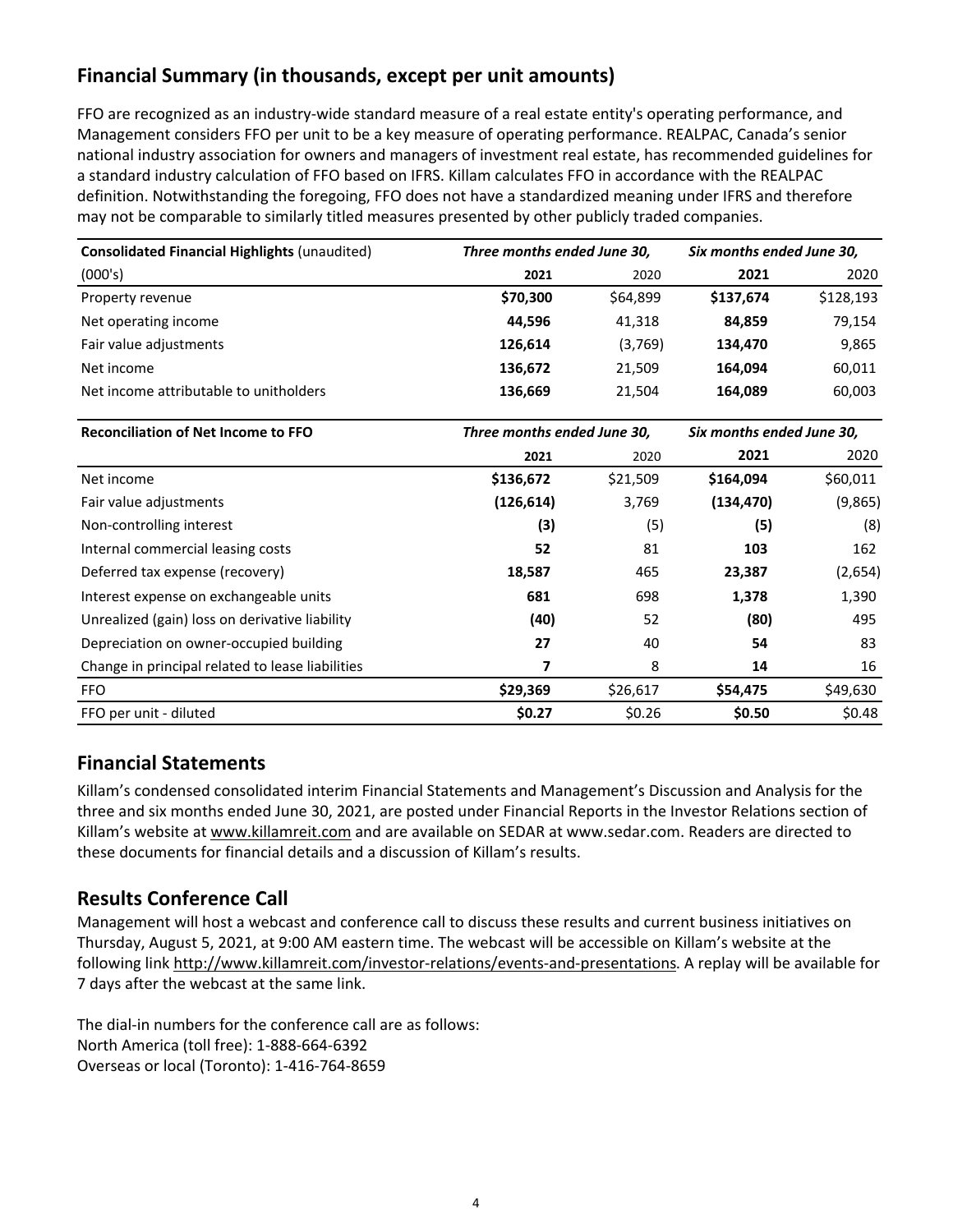# **Profile**

Killam Apartment REIT, based in Halifax, Nova Scotia, is one of Canada's largest residential landlords, owning, operating and developing a portfolio of apartments and manufactured home communities. Killam's strategy to enhance value and profitability focuses on three priorities: 1) increasing earnings from existing operations, 2) expanding its portfolio and diversifying geographically through accretive acquisitions, with an emphasis on newer properties, and 3) developing high-quality properties in its core markets.

## **Non-IFRS Measures**

Management believes these non-IFRS financial measures are relevant measures of the ability of the REIT to earn revenue and to evaluate Killam's financial performance. The non-IFRS measures should not be construed as alternatives to net income or cash flow from operating activities determined in accordance with IFRS, as indicators of Killam's performance, or sustainability of Killam's distributions. These measures do not have standardized meanings under IFRS and therefore may not be comparable to similarly titled measures presented by other publicly traded organizations.

- Funds from operations (FFO), and applicable per unit amounts, are calculated by Killam as net income adjusted for depreciation on an owner-occupied building, fair value gains (losses), interest expense related to exchangeable units, gains (losses) on disposition, deferred tax expense (recovery), unrealized gains (losses) on derivative liability, internal commercial leasing costs, interest expense related to lease liabilities, and noncontrolling interest. FFO is calculated in accordance with the REALPAC definition.
- Adjusted funds from operations ("AFFO"), and applicable per unit amounts and payout ratios, are calculated by Killam as FFO less an allowance for maintenance capital expenditures ("capex") (a three-year rolling historical average capital spend to maintain and sustain Killam's properties), commercial leasing costs and straight-line commercial rents. AFFO is calculated in accordance with the REALPAC definition.
- Same property results in relation to Killam are revenues and property operating expenses for stabilized properties that Killam has owned for equivalent periods in 2021 and 2020. For Killam's commercial portfolio same property NOI is presented on a cash basis, as it excludes straight line rent. Same property results represent 87.4% of the fair value of Killam's investment property portfolio as at June 30, 2021. Excluded from same property results in 2021 are acquisitions, dispositions and developments completed in 2020 and 2021, non-stabilized commercial properties linked to development projects, and other adjustments to normalize for revenue or expense items that relate to prior periods or are not operational.
- Interest coverage is calculated by dividing EBITDA by interest expense, less interest expense related to exchangeable units. Earnings before interest, tax, depreciation and amortization (EBITDA) is calculated by Killam as income before fair value adjustments, gains (losses) on disposition, income taxes, interest, depreciation and amortization.

See Killam's Q2-2021 Management's Discussion and Analysis for further details on these non-IFRS measures.

For information, please contact: Nancy Alexander, CPA, CA Vice President, Investor Relations & Sustainability nalexander@killamREIT.com (902) 442-0374 

*Note:* The Toronto Stock Exchange has neither approved nor disapproved of the information contained herein. *Certain statements in this press release may constitute forward-looking statements. In some cases, forward-looking* statements can be identified by the use of words such as "may", "will", "should", "expect", "plan", "anticipate", "believe", "estimate", "potential", "continue", "remain", "forecast" or the negative of these terms or other *comparable terminology, and by discussions of strategies that involve risks and uncertainties. Such forward-looking* statements may include, among other things, statements regarding: market fundamentals and regional economies